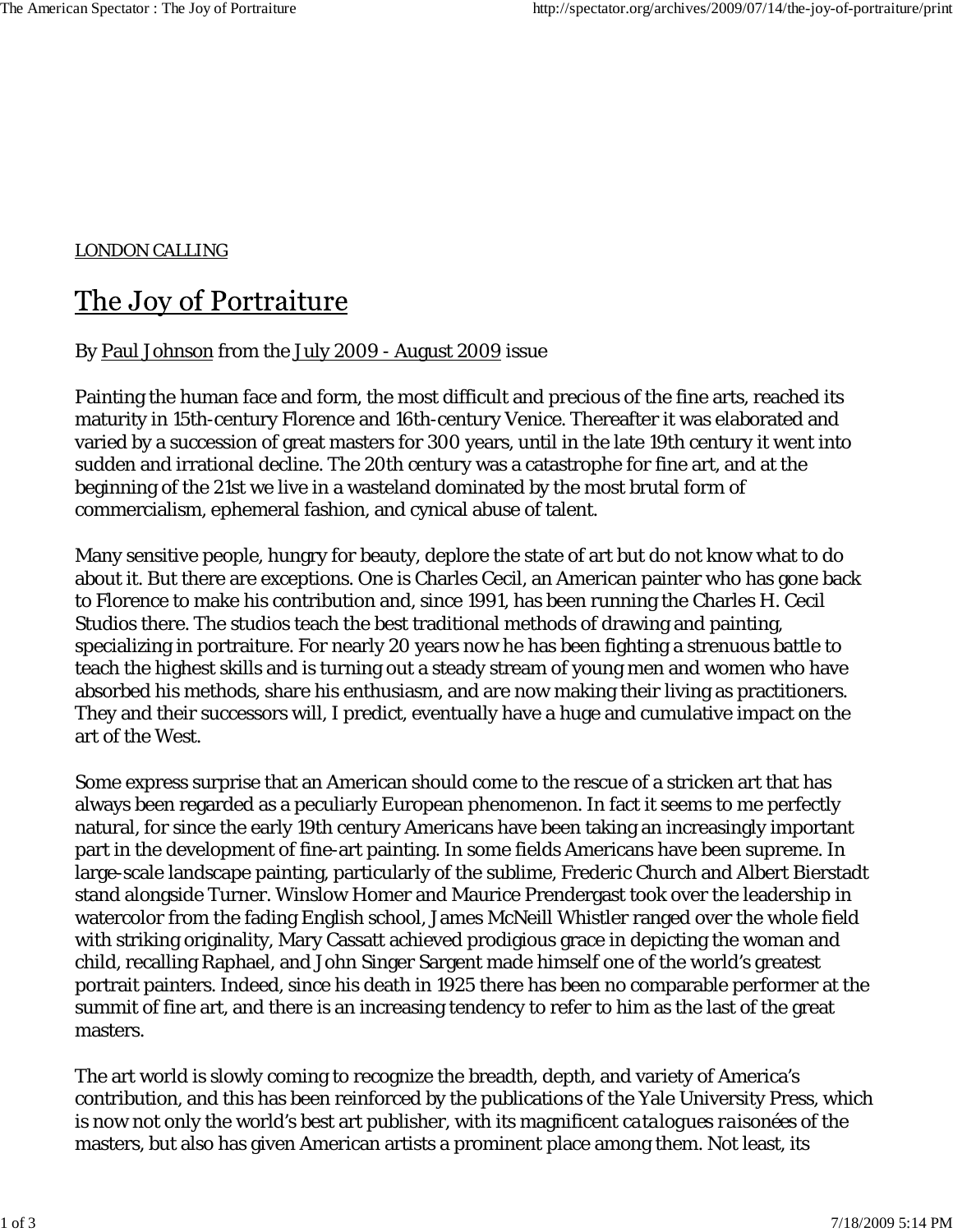monumental work on the entire output of Sargent, which has now reached its sixth large volume, has successfully established his position as a major figure by any standards.

Sargent has also played a dominant role in the art education of Charles Cecil, and in inspiring him to bring back the highest standards. Cecil studied art history at Yale and later did figure painting with Sargent's follower R. H. Ives Gammell, and with Gammell's best pupil Richard Lack. Cecil has no doubt whatever about the greatness and centrality of Sargent and the amount that can be learned from his works and methods. In particular Cecil believes that, in portraiture, the best way to produce accuracy and truth is by adopting the so-called sight-size procedure, as practiced by Sargent. Under this, the canvas was placed alongside the sitter, who was on a platform raising the face to the eye level of the artist.

Before making a stroke the painter backed away as far as the studio would allow, compared the two images, reality and art, and then dashed forward to add the next brushstroke. An eyewitness recorded:

[His] energetic approach to painting was closer to fencing. With a brush in one hand, palette gripped firmly by the other, a cigarette or cigar smouldering in his mouth, he backed away from the sitter and canvas with slow but deliberate steps, further and further. He stopped, then lunged at the canvas. Over and over again he performed this ritual dance.…By retreating he was able to make the model and canvas equal before his eye.

Sargent himself calculated that he walked four miles a day in the studio while painting, and his tracks so wore the carpet that it resembled a sheeprun through the heather. He talked to himself when difficulties arose, and had a battle cry, "Demons, demons!" before dashing at the canvas to overcome them.

Sargent himself did not invent this method, though he adapted and improved it. Sight-size technique is very old, going back to the early Renaissance. It was probably used by many Flemish artists, by Leonardo at times, and by Giorgione and Titian. Later it became standard for Van Dyck. It reached written form in the chapter on portraiture in the manual *Cours de peinture par principes* published by Roger de Piles in 1708. It was translated into English in 1743, and it is likely that most English portrait painters read it: two of them possessed copies. We know that Joshua Reynolds, for instance, painted with the canvas alongside the sitter, for one of them, Lady Burlington, described the process: "His plan was to walk away several feet, then take a long look at me and the picture as we stood side by side, then rush up to the portrait and dash at it in a kind of fury. I sometimes thought he would make a mistake, and paint on me instead of the picture."

George Romney used the same method with modifications and much greater speed, notably in his portrait of William Cowper the poet, probably the finest pastel ever produced by an Englishman and now in the Wordsworth Museum and Art Gallery in Grasmere. Romney's friend William Hayley wrote: "Spectators who contemplated the portrait with the original by its side thought it hardly possible for any similitude to be more striking or more exact."

According to a paper on the sight-size tradition written by Nicholas Beer in 2007, Gainsborough used a similar method, but making use (in the preparatory work) of pencils on sticks six feet long, so he could position himself more easily to see both the sitter and the emerging portrait in